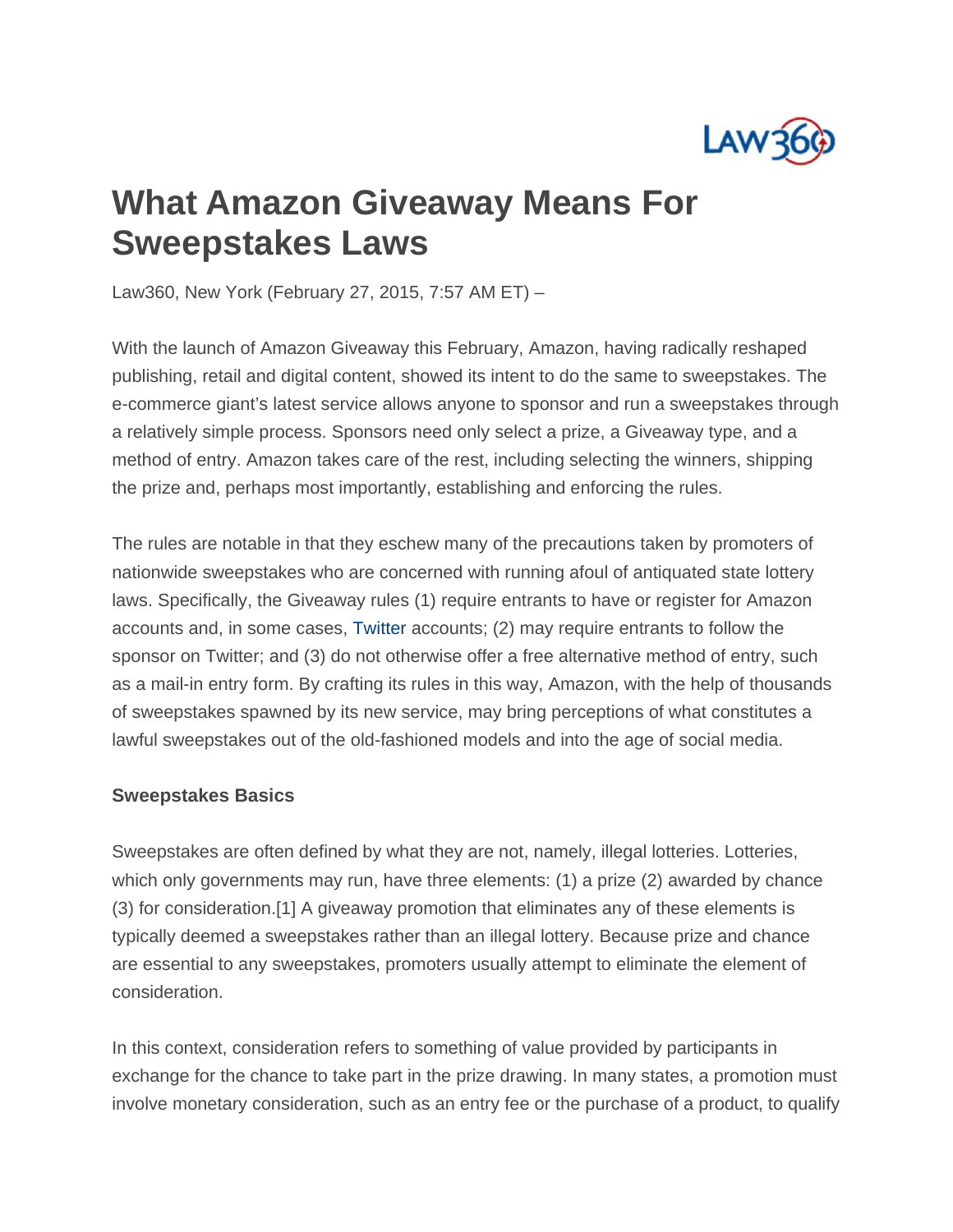as a lottery.[2] In other states, nonmonetary consideration, such as requiring participants to expend more than minimal effort to be eligible to win, may be sufficient for an activity to be considered a lottery.[3] Examples of nonmonetary consideration that have been found sufficient to convert a promotion into a lottery include requiring participants to visit a store[4], provide personal information[5] or simply observe advertisements.[6]

Much of the case law supporting the nonmonetary view of consideration is old and has not been recently tested. For example, State v. Reader's Digest Association Inc., decided in 1972, concerned a sweepstakes in which individuals entered by mailing a form indicating that "yes," they would purchase goods advertised by the sponsor or, "no," they did not want to make a purchase but still wished to be entered in the drawing.[7] The court found the scheme to be a lottery, reasoning that even those responding "no" expended "time, thought, attention and energy" in studying the advertised goods, which was both a detriment to them and a benefit to the sponsor.[8]

The analysis of nonmonetary consideration has evolved somewhat over the years in response to criticism that certain jurisdictions viewed seemingly innocuous sweepstakes as illegal lotteries. For example, some jurisdictions that permit nonmonetary consideration to meet the definition of consideration required for a lottery have enacted statutes clarifying that passive activities, such as being exposed to advertising through radio or television programs, does not in fact rise to the level of consideration.[9]

The advent of the Internet further shifted perceptions. Initially, promoters worried that requiring individuals to have Internet access to participate in an online sweepstakes would be found to be a form of nonmonetary consideration. States such as Florida suggested this was a real possibility. Those fears, however, have not been borne out. In fact, the Federal Unlawful Internet Gambling Enforcement Act of 2006 expressly excludes the cost of obtaining Internet access from the definition of consideration.[10]

Even with these developments, sponsors of sweepstakes traditionally avoided the consideration problem entirely by offering a free alternative method of entry — that is, by allowing participants to enter without participating in any activity that could be deemed nonmonetary consideration. This practice is nearly universal among promoters of nationwide sweepstakes.

The most widely used free alternative method of entry is the mail-in entry form. Online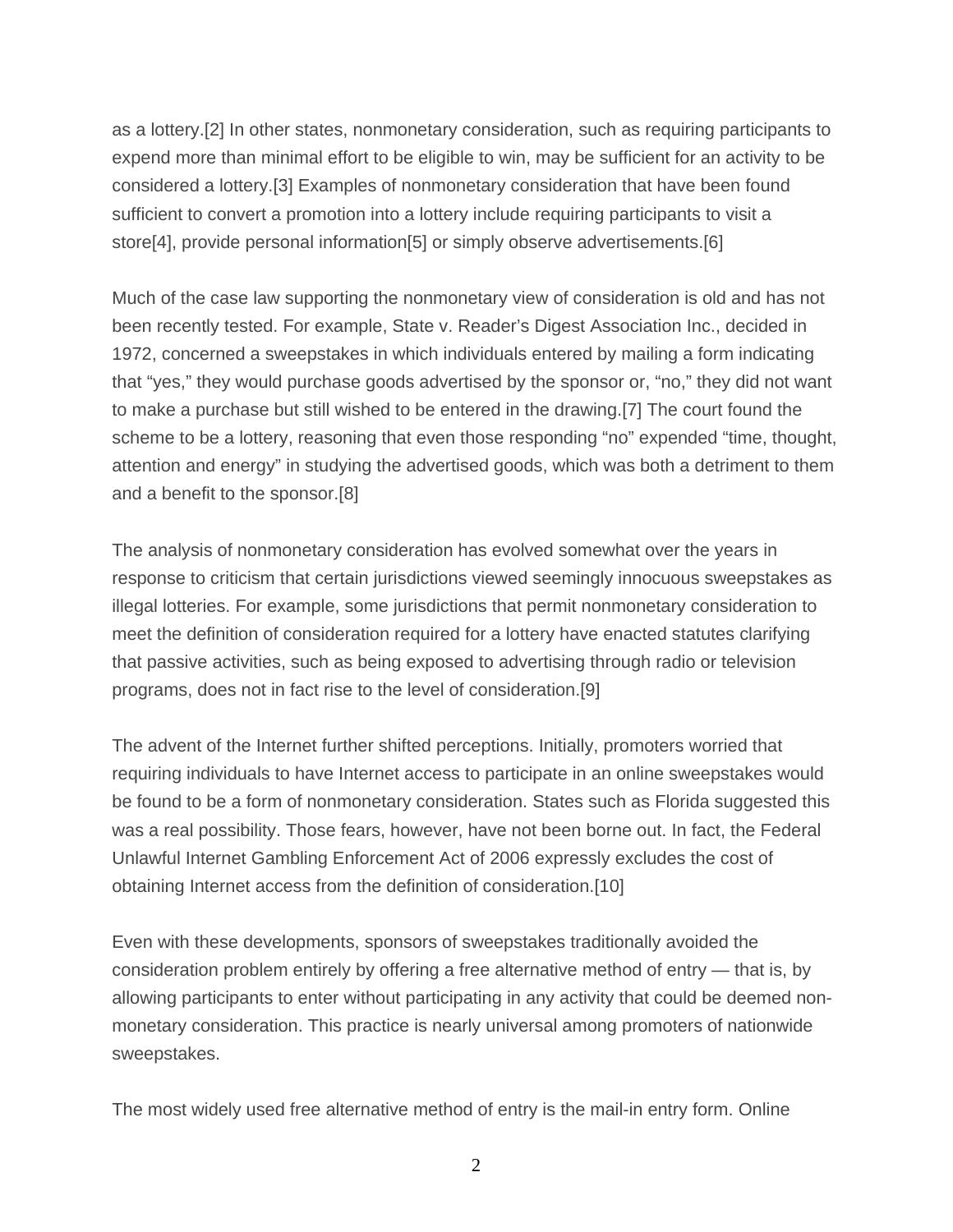submission forms have grown in popularity as a free alternative method of entry as promoters become more comfortable with the idea that the mere fact that the entry may require a person to obtain Internet access likely does not constitute consideration in any state (particularly in light of the increasing prevalence of Internet access at home and the availability of free Internet access at libraries and other locations).

In addition to ensuring that their sweepstakes are not illegal lotteries, promoters must also comply with various state statutes regulating sweepstakes.[11] Florida, New York and Rhode Island impose the most onerous obligations. In Florida and New York, promoters operating sweepstakes in which the total value of the prizes offered exceeds \$5,000 must register with the state and obtain a surety bond guaranteeing the prizes.[12] In Rhode Island, retail stores operating promotions in which the total value of prizes exceeds \$500 must register with the state, although there is no bonding requirement.[13]

## **Amazon Giveaway**

Amazon Giveaway allows anyone to create a sweepstakes through a simple process.[14] First, the sponsor selects a prize or prizes from a predetermined universe of Amazon products. The retail value of the prizes cannot exceed \$5,000, likely to avoid Florida and New York's registration and bonding requirements. If the prizes exceed \$500, residents of Rhode Island are not eligible to enter (apparently another attempt to avoid registration requirements).

Next, the sponsor chooses one of two Giveaway types: "Lucky Number" or "First-come, First-served." In the former, prizes are given out at set intervals, for example, to every 100th entrant. The sponsor decides the interval as well as the number of prizes. In the latter, prizes are awarded to the first entrants until all prizes are distributed.

Finally, the sponsor chooses one of two methods of entry. Under the first method of entry, participants are simply required to click on a box image to see if they are a winner. Under the second method of entry, participants are required to follow the sponsor on Twitter and then are asked to click on a box image to see if they have won. Both methods require participants to use their existing Amazon account or create one prior to entry. The second method of entry also requires entrants to have or create a Twitter account and to authorize that account to interface with Amazon. Importantly, the two methods of entry are not alternatives. A Giveaway either employs the first method or the second, but not both.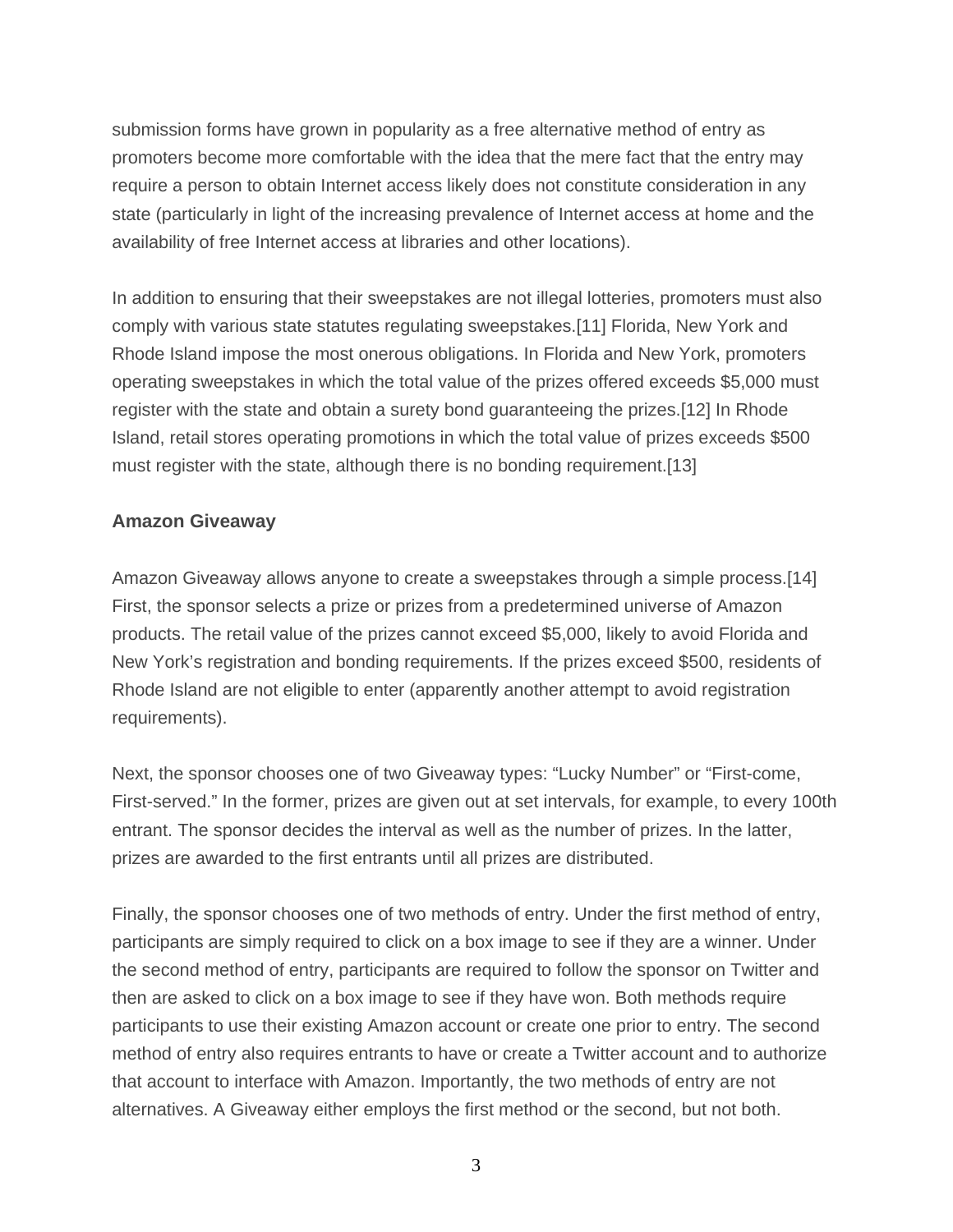All Giveaways are subject to this identical set of rules.[15] The "sweepstakes in a box" approach may well be one of the main attractions to sponsors, as it spares them from grappling with the complex process of drafting and enforcing rules that comply with the laws of all relevant jurisdictions. But this is also where things get interesting.

## **Impact of Amazon Giveaway**

In light of Amazon's outsized online presence, we are likely to see thousands of sweepstakes in the near future governed by Amazon Giveaway rules. This flood of identical, nationwide sweepstakes may help modernize perceptions of what constitutes nonmonetary consideration in the age of social media. At least three developments are worth considering.

First, requiring entrants to have or register for an online account may become viewed as so slight an imposition that it will not be deemed nonmonetary consideration in any state. Amazon plainly believes this is already the case because it permits only Amazon account holders, and, in many instances, Twitter account holders, to participate in its Giveaways. Amazon may have reached this conclusion based in part on the fact that Amazon and Twitter accounts can be created easily and without providing much personal information registrants need only disclose their email address.[16]

Second, requiring entrants to follow someone on Twitter may become viewed as an essentially passive activity that also falls short of being consideration. Again, Amazon appears to believe that we have already reached this point, because Amazon Giveaways can require that participants follow a sponsor on Twitter in order to enter. Sponsors of such Giveaways will benefit from an enhanced ability to market themselves and their businesses through Twitter, while entrants will find themselves exposed to advertising and other messages that they may not have otherwise elected to receive. Arguably, this skirts the line of what some jurisdictions have found to be non-monetary consideration.

Following someone on Twitter, though, is a relatively passive activity not unlike listening to a radio station or watching a television channel. Twitter followers are also free to "unfollow" sponsors at any time, much as a television viewer or radio listener can change the channel at will. Amazon appears to believe that such reasoning will protect Giveaways from being deemed illegal lotteries.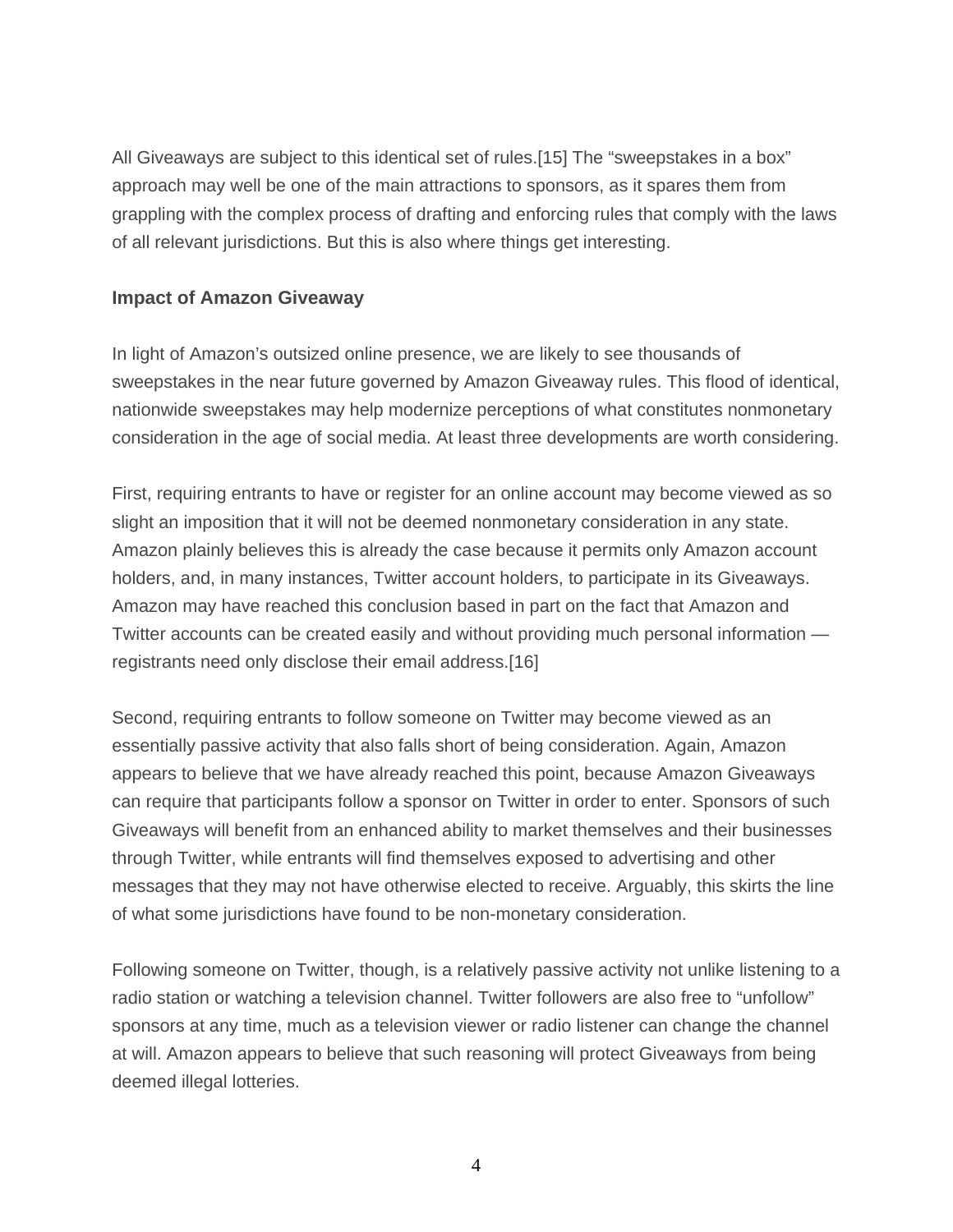Third, Amazon Giveaway signals that, at least for online sweepstakes, mail-in entries are increasingly a thing of the past. Traditionally one of the primary methods of entry for sweepstakes and the preferred free alternative method of entry, mail-in forms have recently been losing ground to online methods of entry. Amazon dispenses with mail-in forms entirely for its Giveaways, apparently comfortable that it need not offer a non-Internet based method of entry. This will likely cement beliefs that requiring access to the Internet does not constitute consideration. It may in turn lead to more online sweepstakes eschewing mail-in entries, which can be logistically difficult to handle, in favor of online submission forms.

These are just a few of the potential impacts of Amazon Giveaway on the world of sweepstakes. As these promotions continue to proliferate, it will be interesting to see how courts, regulators and legislators address these new sweepstakes and adapt (or do not adapt) to this continuously evolving landscape.

—By Nathaniel P.T. Read, S. Gale Dick and Patrick M. Connorton, Cohen & Gresser LLP

*Nathaniel Read is a partner in Cohen & Gresser's New York office.* 

*Gale Dick is a partner in the firm's New York office and a lecturer in law at Columbia Law School.* 

*Patrick Connorton is an associate in the firm's New York office.*

*The opinions expressed are those of the author(s) and do not necessarily reflect the views of the firm, its clients, or Portfolio Media Inc., or any of its or their respective affiliates. This article is for general information purposes and is not intended to be and should not be taken as legal advice.*

[1] See, e.g., Opinion of The Justices, 795 So. 2d 630, 635 (Ala. 2001).

[2] See, e.g., N.M. Stat. Ann. § 30-19-1; Com. v. Webb, 68 Mass. App. Ct. 167, 170, aff'd, 450 Mass. 1014 (2007).

[3] See, e.g., Wis. Stat. Ann. § 945.01; Blackburn v. Ippolito, 156 So. 2d 550, 554-55 (Fla. Dist. Ct. App. 1963).